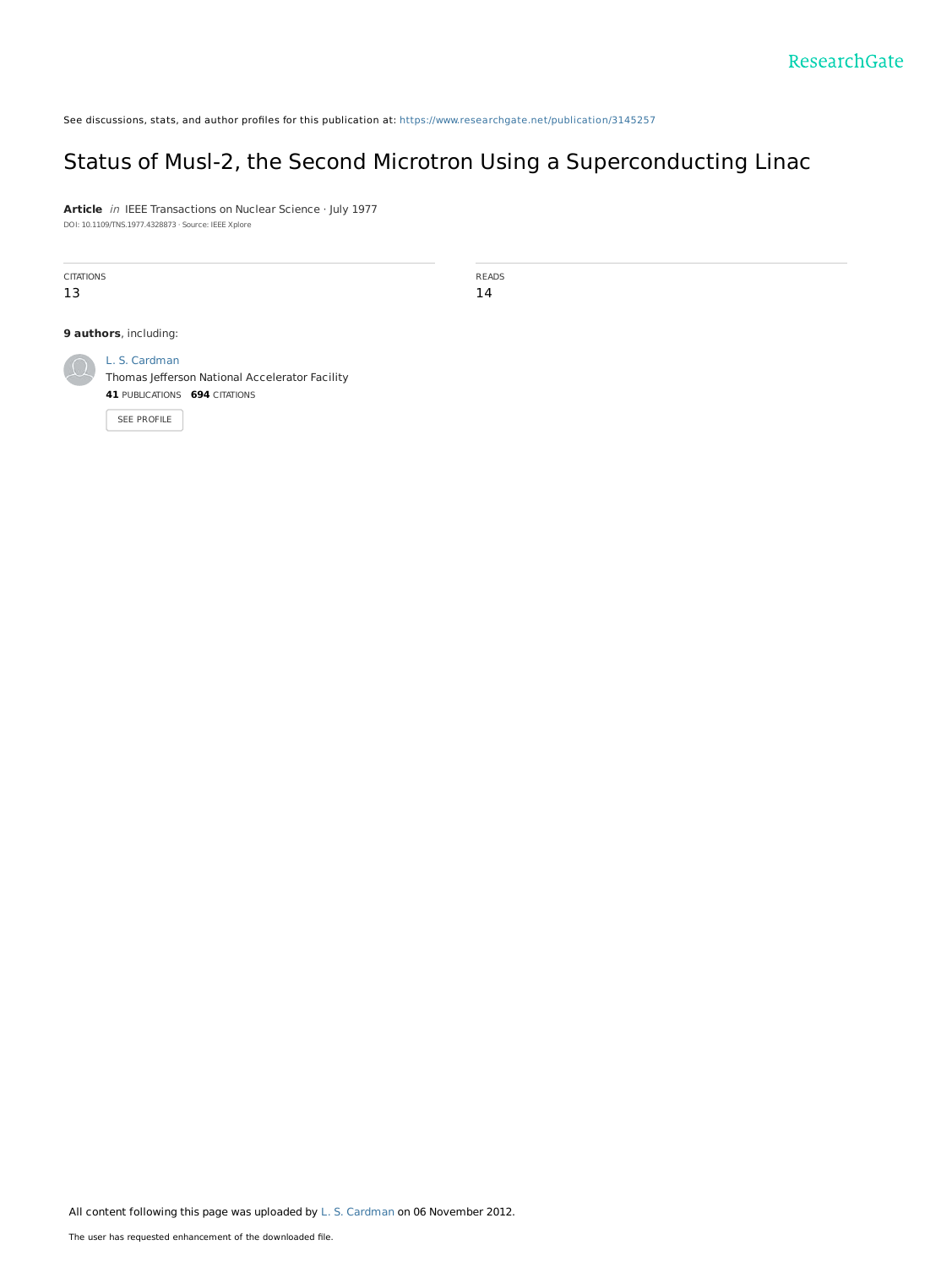© 1977 IEEE. Personal use of this material is permitted. However, permission to reprint/republish this material for advertising or promotional purposes or for creating new collective works for resale or redistribution to servers or lists, or to reuse any copyrighted component of this work in other works must be obtained from the IEEE.

IEEE Transactions on Nuclear Science, Vol. NS-24, No.3, June 1977

STATUS OF MUSL-2, THE SECOND MICROTRON USING A SUPERCONDUCTING LINAC<sup>+</sup>

P. Axel, L. S. Cardman, A. O. Hanson, J. R. Harlan, R. A. Hoffswell, D. Jamnik<sup>\*</sup>, D. C. Sutton, R. H. Taylor and L. M. Young

University of Illinois, Urbana-Champaign, Illinois U.S.A.

## Summary

A second racetrack microtron, MUSL-2, is being assembled in the area previously occupied by the 300 MeV betatron. It uses a Van de Graaff to inject electrons at about 2 MeV, a 6 meter, 1.3 GHz superconducting linac made for us at the Stanford High Energy Physics Laboratory as the accelerating section and the magnets from MUSL-1 for recirculation<sup>1</sup>. A digit control console has been installed to operate the linac and the injection and recirculation systems. The CT1 1400 helium liquefier together with the low pressure heat exchanger from MUSL-1 maintains the linac at about 2 K. Beams of 10 microamperes with energies up to 14 MeV with a resolution of 0.2% are being used for nuclear experiments. Continuous beams up to 72 MeV will be available after the installation of the 6 pass system is completed.

Present plans for moving toward higher energies involve the use of MUSL-2 to inject electrons with energies up to 72 MeV into a second superconducting linac in a microtron operating at  $v=1$ . With return orbits separated by 7.35 cm relatively small magnets in the second system can accommodate 18 additional passes. At 12 MeV per pass electrons would reach a final energy of 288 MeV.

# General Description

The arrangement of the components for MUSL-2 is shown in Fig. 1. An electron beam of about 2 MeV emerges from the vertically mounted Van de Graaff and passes through an achromatic  $90^{\circ}$  bend to the horizonpasses through an achromatic 90  $\degree$  bend to the horizo tal beam line. It is bent by 45" in the horizon plane by another achromatic system and enters a pair of microwave choppers which moves the beam in an ellipse across a chopping aperture passing electro within a phase spread of  $\pm 4$  . It is turned through a 180<sup>°</sup> bend designed to keep the phase spread independent of small variations in the Van de Graaff energ as it enters the linac. The beam gains up to 12 MeV in the linac and enters the end magnet where it traverses a semicircle and is carried around the cryostat by the first bypass. It is turned around by the other end magnet and passes through the inflector chicane and into the linac for a second energy gain. The beam is guided through a second bypass and through three other return paths as can be seen in the figure. Magnets on various return lines can deflect the beams of different energies into the exit channel. The beam then passes through an energy analyzer which can be used to select the energy of the beam delivered to three experimental areas.

# MLJSL-2 Components

Although some of the components assembled in our second arrangement have been described elsewhere it may be useful to call attention to their present application and to proposed developments which can improve the performance of MUSL-2 as an accelerator facility.

# Electron Injector

An injection energy around 2 MeV is desirable so that the beam does not drift out of phase in its first pass through the linac even if the energy gain is very low. It is also useful to have an injection energy which can be adjusted to maintain a constant ratio between the momenta of the first and second return beams. A surplus model KN3000 Van de Graaff with modified instrumentation in the high voltage terminal is used to supply bunched electron beams of 1.3 to 2.5 MeV. A corona current regulator keeps the energy stable to about  $\pm 2.5$  keV.

Electrons originate at an electron gun, using a tungsten hairpin filament. It supplies a narrow electron beam at 40 keV. This beam passes down through a 1.3 GHz buncher cavity which modulates the energy of the beam so as to collapse an initial phase of  $+60$  $+3^0$  at the linac. As proposed in a previous report<br>the buncher was to be followed. the buncher was to be followed by a uniform magnetic field in which the beam is bent 180' to an energy defining slit which passes the collapsing beam and bends it by another 180' to Its initial direction. Bench tests of this system, however, were not satisfactory and it was not Installed in the terminal.

The beam emerges from the van de Graaff and passes  $\overline{\phantom{a}}$ downward through a 45° bend followed by a quadrupo and another 450 bend making up a 90 achromatic bend onto the horizontal plane of the injection transport system. (The quadrupoles and other devices on the beam lines are not shown in Fig. 1.) The beam makes another achromatic bend of 45 and passes through the microway choppers, which selects a phase interval or argund  $\underline{r}$ 4. The chopped beam traverses the isochronous 180 bend into the linac. Near the entrance to the linac the chopped beam traverses a passive 1.3 GHz cavity which is used to monitor the amplitude and control the phase of the injected bunch.

## Microwave Electronics

The microwave system is similar to that used in MUSL-1 in which the phase reference for the system is locked to the signal from a sampling probe in the accelerator section. The phase in the chopper cavities is controlled directly with respect to the reference signal. The phase in the buncher cavity in the high voltage terminal cannot be sampled directly but is determined by the signal generated by the bunched beam as it passes through a resonant cavity on the injection line. This phase is compared with the reference and the D.C. error signal is transmitted to the Van de Graaff terminal via a light link to adjust the phase of the buncher oscillator. Without specially selected components the buncher has a residual phase noise of  $+2^U$ . We hope to reduce this noise by an order of magnitude by transmitting a 1.3 GHz reference signal directly to the terminal.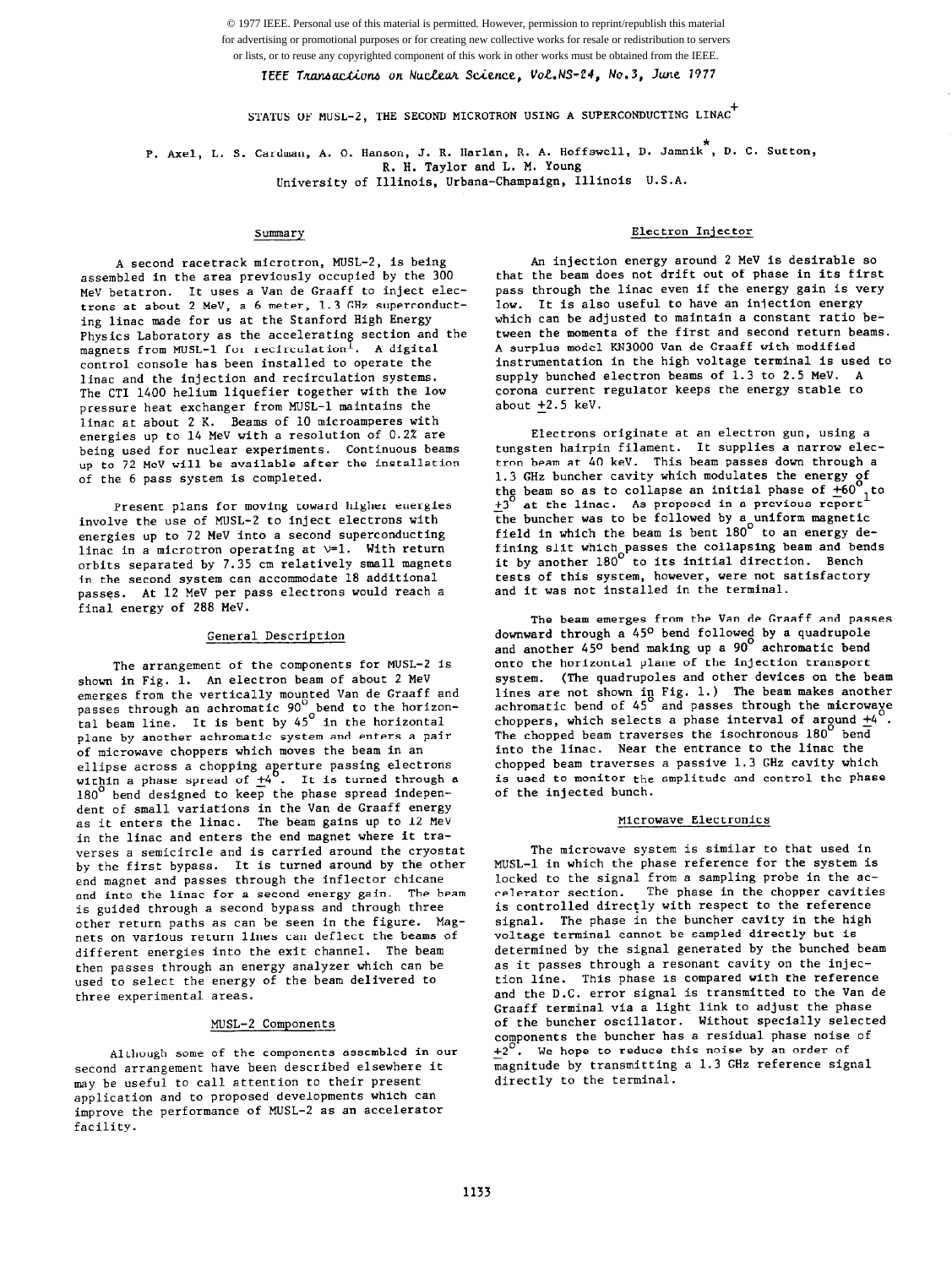

## Superconducting Linac

The initial test on the Stanford 6 meter section indicated that it could sustain energy gains up to about 13 MeV with about 10 watts of microwave power<sup>1</sup> corresponding to an unloaded Q of  $3x10<sup>9</sup>$ . The connections to the closed cycle refrigeration system were completed in September 1976 and the linac has been covered with helium at about 2 K almost continuously since that time. In a recent run with the structure covered with liquid helium at 2 K a CW electron beam of 1.85 MeV was accelerated to a maximum energy of 14.75 MeV for an energy gain of 12.9 MeV with 10 watts of microwave excitation. This is essentially the same as its initial performance two years ago. The energy gradient is 2.3 MeV/m which is somewhat below that obtained from some 6 meter sections at Stanford.<sup>2</sup> The limiting energy seems to be associated with x-rays produced with no injected electrons. These begin to be detected outside the cryostat at 11 MeV and increase to 12 mR/hr at the limiting amplitude of 13.1 MeV.

The starting current for beam blowup in this particular linac has been estimated by the Stanford group to be about 50 microamperes for a single pass beam with an average energy around 8 MeV. This starting current could be reduced by a factor as high as the square of the number of passes if the blowup modes in the structure are excited coherently. A preliminary investigation<sup>3</sup>, however, has indicated that such  $co$ herence could be much reduced by introducing weak transverse focusing on individual return lines.

### Recirculation System

Much of the hardware associated with MUSL-1 will be used to recirculate the beam through MUSL-2. The small size of the yokes in these magnets limits the magnetic field to 5500 gauss. This corresponds to a maximum energy gain per pass at  $v=2$  of 12 MeV which is a reasonable match to the energy gain available from the superconducting linac. The system is changed from that of MUSL-1 primarily by the two new phase adjusting bypasses as indicated in Fig. 1. Each consists of a set of four  $18\degree$  deflecting magnets and four quadr poles in a plane which is tilted downward by  $15^{\circ}$  so as to lie below the other return lines. The distance of the bypass line from the cryostat is mechanically

adjustable to compensate for phase lags at various energies of the return beams.

An arrangement of components has been found which gives an overall transfer matrix which closely approxlmates a unit matrix. It is expected that the freedom to adjust the phases of the first two return beams will make it possible to obtain a continuous range of energies from the MUSL-2 system. The components for these bypasses are being installed at the present time. The recirculation system is expected to be complete by June 1977, capable of delivering a beam up to an energy of 72 MeV.

## Beam Exit System

The recirculation system of MUSL-1 provides a means for deflecting the beam to the exit line after any number of passes. A high priority was placed on the design and construction of an exit system which provides a precision beam energy selector and achromatic transport line to experimental areas. As shown in Fig. 1 a beam from the 6th return pipe or any other return pipe is translated to the entrance slit of a  $45^{\circ}$ analyzer which transmits only that part of the beam allowed by the energy defining slits. In a particular experiment about 90% of the beam was passed through 1  $\mathfrak{m}$ m slits having a resolution of 0.1%. The subsequent quadrupole and 45' magnet completes a 90' achromatic bend. This exit system and a transport line to an experimental resonance fluorescence area have been operative since July 1976 and have served to evaluate the performance of the MUSL-2 one pass system before MUSL-1 was disassembled. A 150 foot beam line to the previous tagged photon area is now complete. An extension to a second high resolution tagged photon facility and to a 200 MeV/c electron spectrometer are under construction.

#### Accelerator Control

The operation of MUSL-2 and the associated beam monitors and transport lines involves the monitoring and control of more than 100 magnets, steering coils, view screens, and other devices. With MUSL-1 all the monitors and controls were brought separately to the operators console. The placement of the MUSL-2 control console effectively 300 feet from the accelerator and